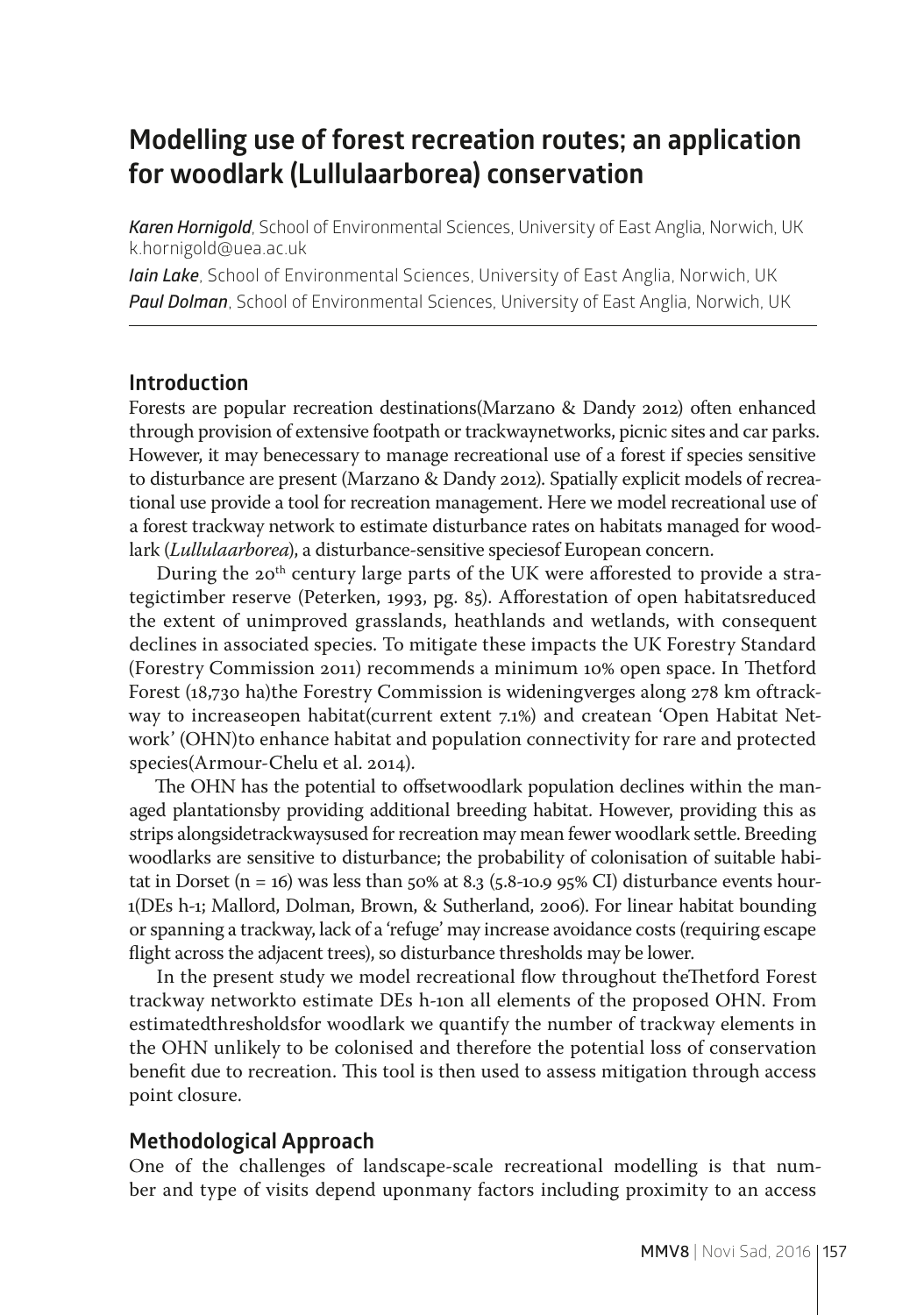point, type of entry point, car park capacity, trackwaytype, time of day,day of week, and size of local source population. To capture this variability and calibrate our model,recreational visit datawas collected over 5 non-consecutive years (2007-2014). Surveyors spent 1 hour periods recording recreationists (dog walkers and walkers) encountered at trackwayelements adjoining intersections (sampling points) randomly located throughout forest  $(n = 338; Fig. 1a)$ . Annually, each point was surveyed approximately 3 times during April-September with time of day ('time') and day of week ('day') varied and included as predictors in separate models of dog walker and walker recreational behaviour.

To generate potential explanatory variables for these recreational visits, several spatial layers were imported into ArcGIS 10.3 (Copyright © ESRI, USA). These included a line feature class delineating the trackway network with attributes for trackwayelement length and class ('forest road': a well-maintained hard surface road; fire route: all-weather hard surfacemaintained for fire truck access;trackway: less well maintained, usually grass or mudsurface), a point feature class of car park access points with car capacity as an attribute (indexed by visual assessment on Google Earth), and a point featureclass delineatingsampling points (Fig. 1a). Car park capacity is important due to the size of the forest, distance from urban areas and barriers to pedestrian access created by major roads, meaning that most users arrive at Thetford Forest by car. We included trackway class as we hypothesised that wide, well maintained forest roads and fire routes would be preferred to narrower, potentially overgrown or muddy trackways. From these layers we calculated a weighted network distance ('net. dist.') from access to sampling points. The 'New Closest Facility' tool in ArcGIS Network Analyst was used to find the closest access pointfor each sampling point based on weightings for 1) car park capacity, 2) road crossings and 3) trackway class. This generated a line feature class of lowest cost routes connecting each sampling point with an access point, accounting for car park capacity, road crossings and trackway classes along the whole route. Routes were generated a number of times, varying the weightings for these three components. The observed number of recreationists (separately for dog walkers and walkers) was then modelled in relation to the accumulated weight attribute from the routes feature classes (net. dist.), time, day, and the number of households in 3 distance bands around access points. The weighting combination in net. dist. that resulted in the lowest AIC (best model fit) was retained for subsequent modelling.

## **Application**

Resulting predictive models were used to estimate the mean ( $\pm$  95% CI) DEs h<sup>-1</sup> ofdog walkers and walkers for every trackway elementin the network. The combined 95<sup>th</sup> percentile predictions for dog walkers and walkers were mapped (Fig. 1b) and overlaid with the OHN. The number and location of OHN trackwaysunlikely to be colonised due to recreational disturbance was estimated, through sensitivity analysis of potential woodlark disturbance thresholds. We illustrate the utility of our model for mitigation through testing closure of access points under current and future housing scenarios and re-estimating amount of OHN unsuitable for woodlark.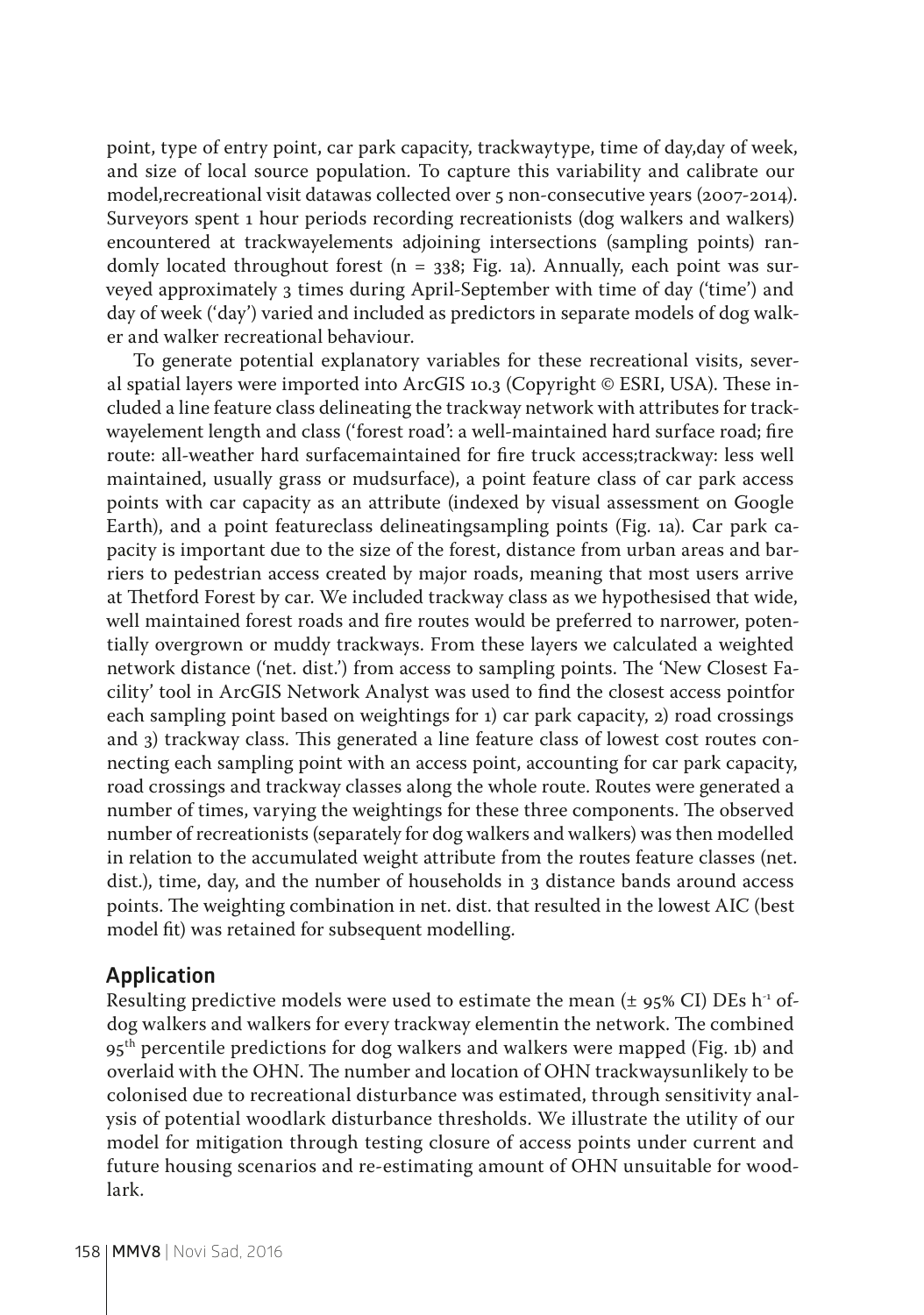## **Challenges**

Modelling recreational use of routes presents many challenges, including the time and effort required to sample a large forest network (1,694 person-hours in this study) and to generate a classified trackway for use in the network analysis. Assessment of appropriate weightings for components of the network analysis is also time consuming. However, once the model is calibrated, predictions are simple and quick for extrapolations to larger areas and repeat runs for scenario testing.

# **Acknowledgments**

This research was funded by a Natural Environment Research Council Ph.D. Studentship.



**Figure 1.** *(a) Thetford Forest boundary,trackway network, access points with parking (circles) proportionate to car capacity and sampling points used in model calibration (triangles); (b) Predicted disturbance events h-1 (95th percentile) from dog walkers and walkers combined (shown for part of the forest trackway network); (c) Location of Thetford Forest within England.*